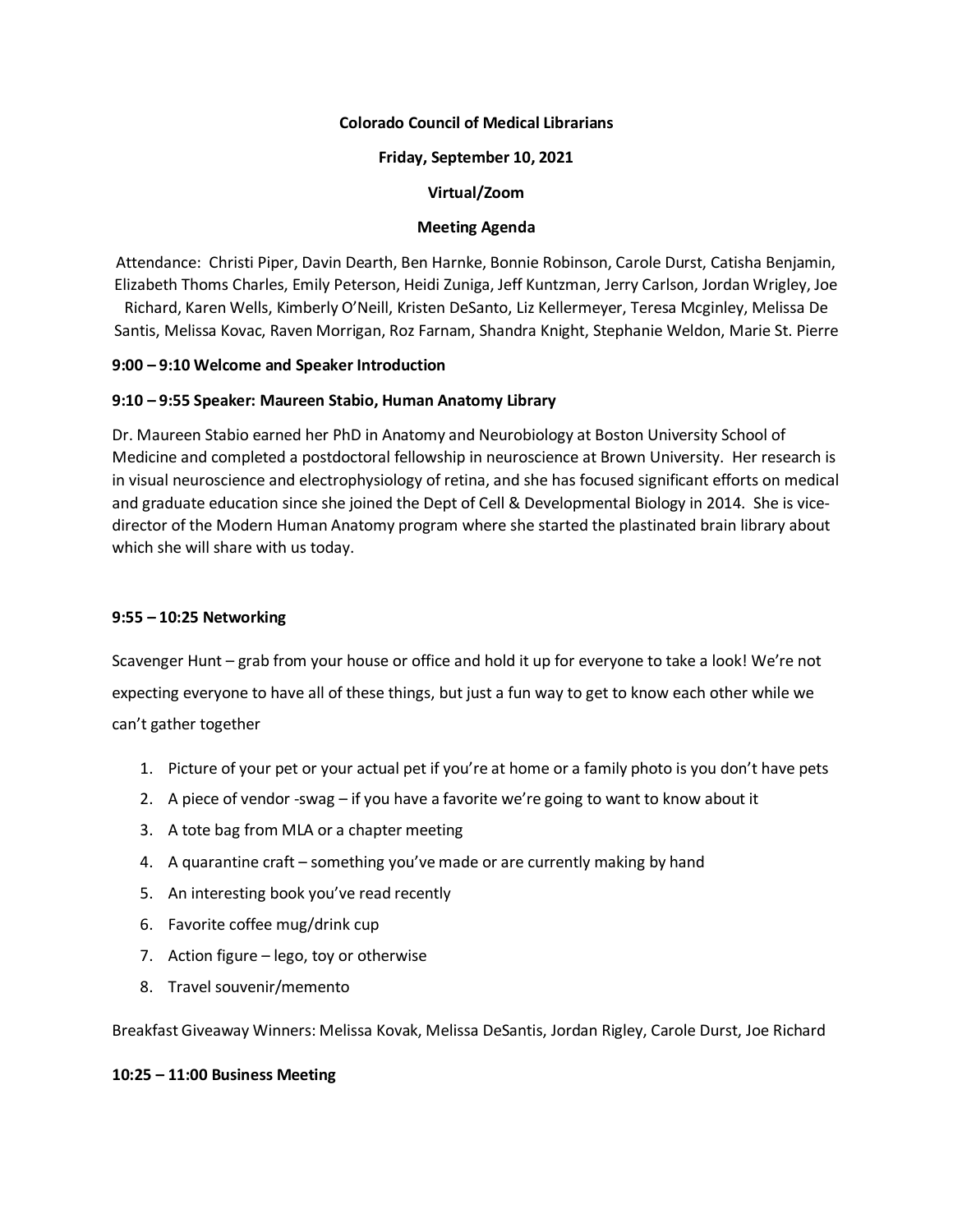- I. Review and Approval of Minutes from the April 9, 2021 meeting
	- a. Davin moves, Jerry seconds. Minutes are approved unanimously.
- II. Welcome new members/attendees
	- a. Stephanie Weldon
	- b. Teresa McGinley
- III. President's Report
	- a. Likely the November meeting will also happen via Zoom
	- b. This year the Executive Committee will be looking at:
		- i. Committee makeup and structures maybe combining some related committees
		- ii. Initiatives for engaging membership special speakers, events (if we can ever gather in person again) – also with the running of CCML
- IV. President-Elect Report
	- a. Working on gathering Speakers for November
- V. Treasurer's Report
	- a. On track for membership dues about 90 people
	- b. Renewals have been sent out
- VI. Committee Reports
	- a. Awards
		- i. Retirement Recognitions:
			- 1. Lisa Traditi (not present)
			- 2. Karen Wells (tribute by Mark McKinney)
		- ii. Call for nominations for Library Champion Award
	- b. Membership/Marketing
		- i. Member accomplishments (see bottom of minutes)
		- ii. Have not met for the Fall yet
		- iii. Welcoming new committee members
	- c. Nominating
		- i. Call for nominees for officers for 2022/23 year: Secretary & President Elect
	- d. Bylaws: No report
	- e. Education
		- i. MLA courses available through CCML many have use available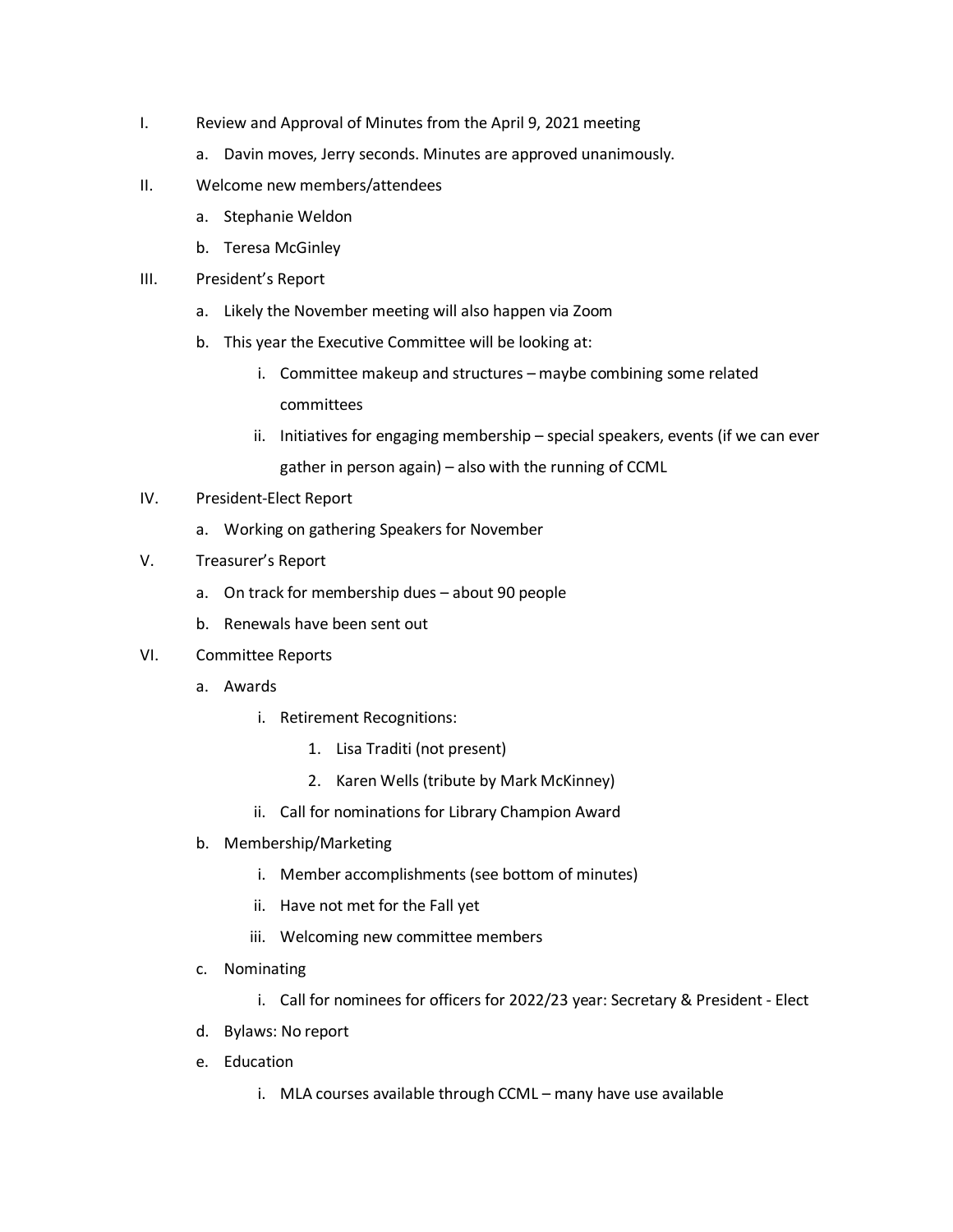- 1. Will send message about what webinars are available
- 2. Need an MLA account to view but can create an account without being a member
- f. Internet : No report
- g. Social Media: No report
- h. Archives
	- i. New CU Digital Collections repository for archives
		- 1. Materials are being accepted again
- VII. Old Business: None
- VIII. New Business: None
- IX. Announcements
	- a. Shandra Knight is the new Deputy Director at Strauss Library
	- b. Children's Colorado has implemented a vaccine mandate
- X. Next Meeting will be November 12, 2021 on Zoom
- XI. Move to adjorn: Emily moves. Meeting adjorned.

Appendix: September Member Accomplishments

**Marie St. Pierre** completed her graduate certificate of Health Data Informatics and Analytics from the University of Denver.

**Catisah Benjamin** was named an Editorial Board Member for Doody's Special Topics Lists.

**Emily Peterson** is a slector for *Doody's Special Topics List for Health Literacy*, which went live in July.

**Liz Kellermeyer** was named an Editorial Board Member for *Journal of the Medical Library Association.*

**Nina McHale for** was accepted into the MLA Research Training Institute for 2021 and received a \$750 scholarship. Nina's research topic is post-MLS training for medical and health sciences librarians in evidence-based medicine and advanced literature searching.

**Sam (Kennefick) Wilairat** was offered and has accepted a position as one of the NLM Associate Fellows for 2021-2022! The Associate Fellowship program is a one-year postgraduate training fellowship with NLM. The program is designed to provide a broad foundation in health sciences information services, and to prepare librarians for future leadership roles in health sciences libraries and in health services research.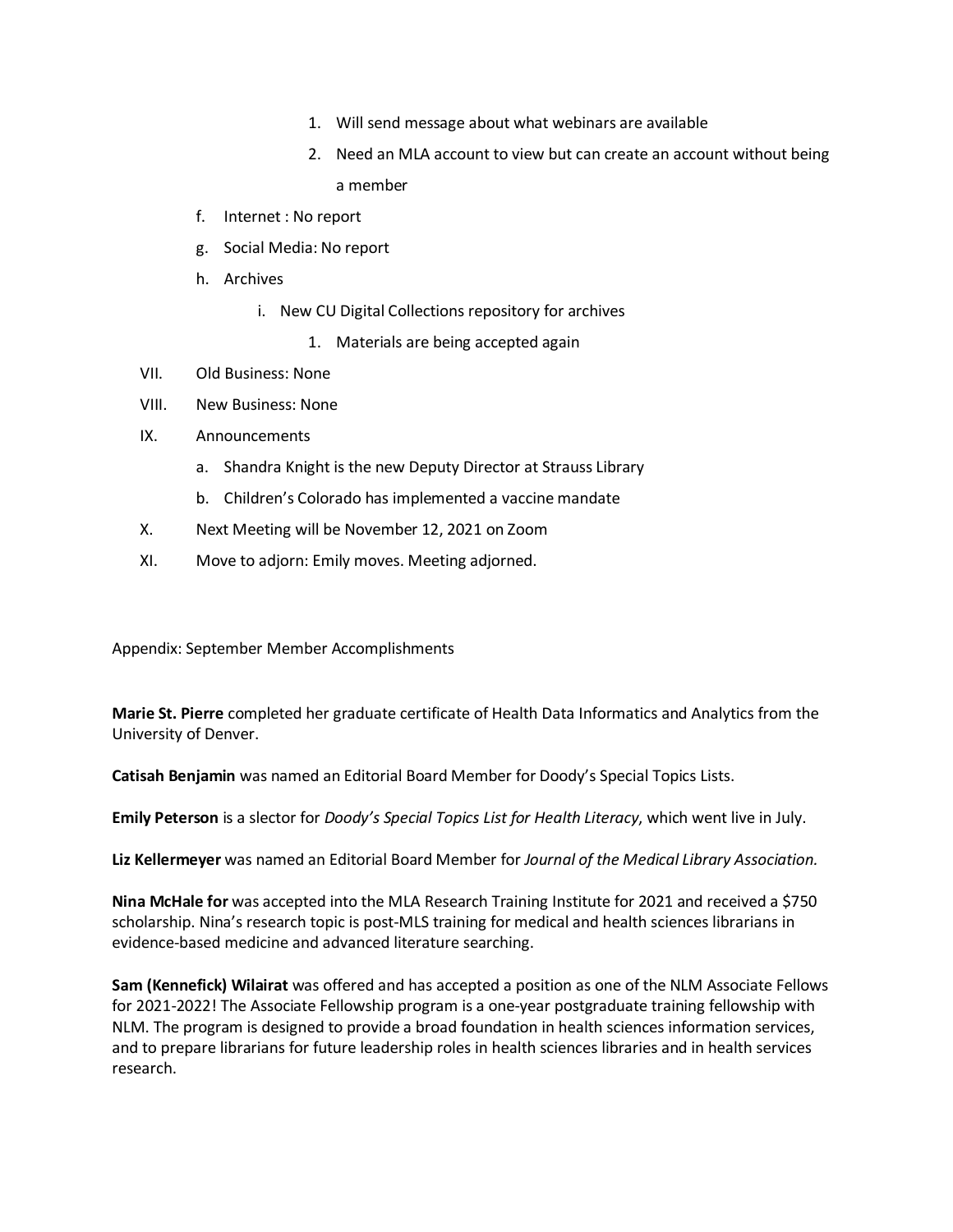**Yumin Jiang** was awarded an AAHSL Leadership Diversity Scholarship. Yumin used the scholarship to attend the Siena College Leadership Institute for Academic Library Managers in late July.

**Nina McHale** and **Christi Piper** were promoted July 1, 2021. Nina is now an Associate Professor and Christi is an Assistant Professor.

**Shandra Knight** started a new role as the Deputy Director of Strauss Health Sciences Library on September 1, 2021.

Huge congrats to **Lisa Traditi** for successfully completing her term as MLA President in May!

# Presentations

MLA vConference, May 2021

Papers

- **Nina McHale** & **Yumin Jiang**: Making Hard Choices a Little Easier: Gathering Actionable Data from the Campus Community to Inform Collections Decisions
- **Nina McHale**, **Sam (Kennefick) Wilairat,** Ellie Svoboda & **Christi Piper**: Diversify Your Health Sciences Course Syllabus: A Pilot Program
- **Christi Piper, Dana Abbey** & Tina Moser: Facilitating Updates to Faculty Governing Documents: A Better Process for Encouraging Participation

Posters

- **Kristen DeSanto**: Using an Email Template to Increase Library Class Registrations
- **Nina McHale** & **Lisa Traditi**: Librarian Engagement with the Cochrane US Network at Affiliate **Institutions**
- **Christi Piper** & **Sam (Kennefick) Wilairat**: Experience Required: A Survey of MLIS Student Experiences with Graduate Employment in Libraries

5th Annual Joint Substance Abuse Librarians & Information Specialists and Association of Mental Health Librarians Virtual Conference, April 2021

• **Kate Elder**: Library Services to Hospital Patients During the Pandemic

CLiC Spring Workshop, April 2021

• **Christi Piper** and **Nina McHale:** Cracking the Code: Applying for Academic Library Jobs

Colorado Cochrane Affiliate, April 2021

• **Lisa Traditi** and **Nina McHale**[: Librarian Engagement with the Cochrane US Network](https://library-cuanschutz.libguides.com/RockyMountainCochrane) ACRL meeting, April 2021

• **Sam (Kennefick) Wilairat** and **Christi Piper**: Experience Required: A Survey of MLIS Student Experiences with Graduate Student Employment (poster)

Colorado Learning and Teaching with Technology, August 2021

• **Ben Harnke:** Making it count: Recognizing Open Educational Practices (OEP) and Resources (OER) in Promotion.

Publications